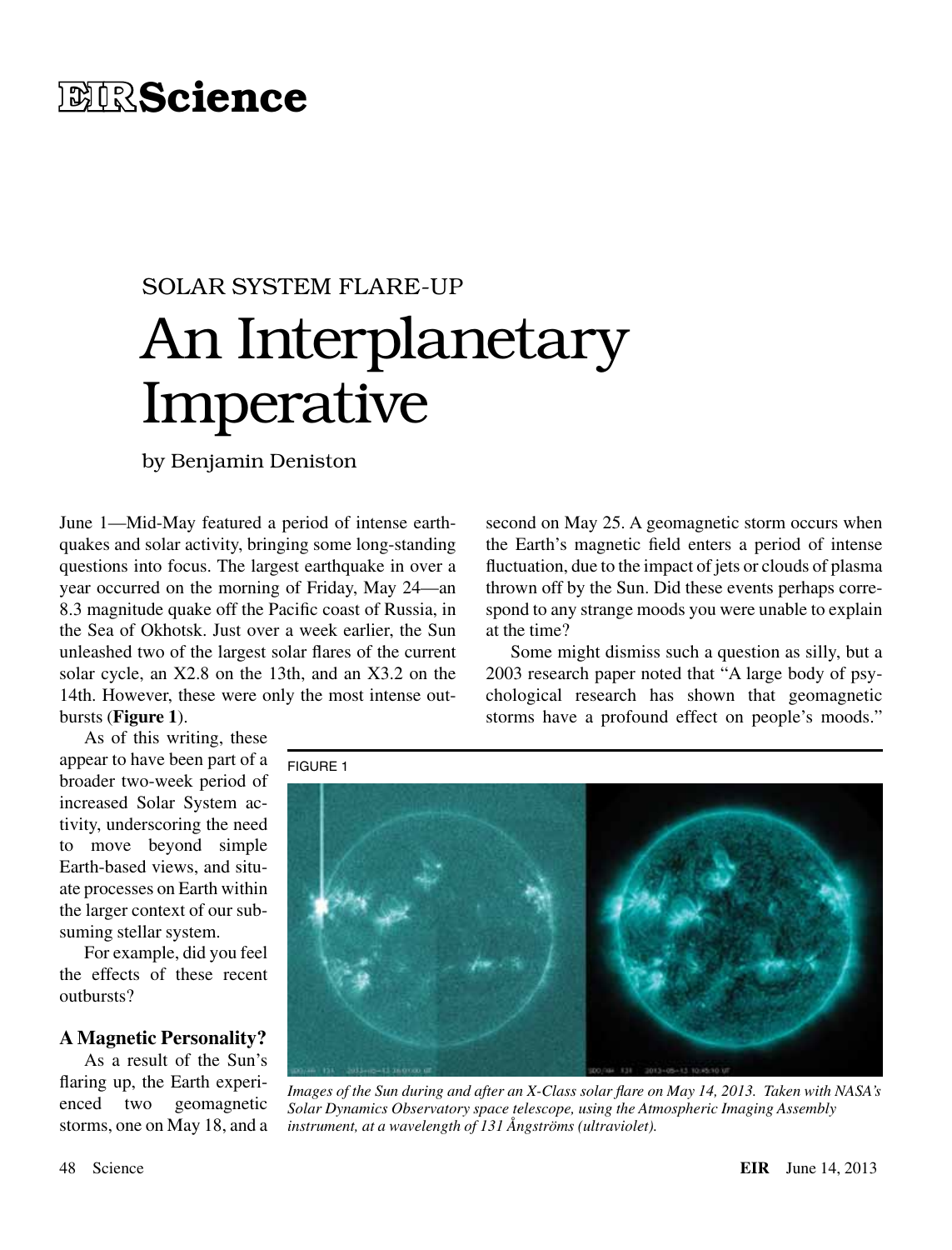Was this an obscure scientific study from some students in need of a graduate thesis? Hardly. It turns out that this is a working paper for the Federal Reserve Bank of Atlanta, entitled, "Playing the Field: Geomagnetic Storms and the Stock Market."1 There are already so many decades of studies showing the effects of geomagnetic storms on human moods and behavior (many are in Russian) that these authors decided to look for the effects of these geomagnetic-induced mood shifts on the markets.

The paper concludes, "The authors find strong empirical support in favor of a geomagnetic-storm effect in stock returns after controlling for market seasonals and other environmental and behavioral factors. Unusually high levels of geomagnetic activity have a negative, statistically and economically significant effect on the following week's stock returns for all U.S. stock market indices. Finally, this paper provides evidence of substantially higher returns around the world during periods of quiet geomagnetic activity."

Obviously there are other factors that have larger effects of the markets (such as the looming collapse of the quadrillion-plus dollars in the derivatives bubble), and more importantly, while people may be biologically affected by such activity, the human species uniquely expresses a creative principle absent from all other forms of animal life. When being truly human, mankind is not controlled by such cosmic forces, but is destined to control them. The slender fingers of a solar-induced aurora point upward, the direction that must be pursued to expand that control.

# **Earthquake Forecasts**

For example, starting the week before the 8.3M temblor in the Sea of Okhotsk on May 24, the Russian press was filled with warnings of the possibility of a large earthquake in that region. A series of smaller quakes was catching the attention of local scientists and officials, and although nothing conclusive was declared, some, such as Victor Chebrov (the Director of the Kamchatka branch of the Russian Academy of Science's Geophysical Service) were noting that these could be signs of a larger event to come, as reported by RIA Novosti.

Chebrov said that this activity came in the context

of longer-term forecasts for the region. In 2010, Sergei Fedotov and a small team with the Institute of Volcanology and Seismology of the Russian Academy of Sciences, issued a forecast that a large earthquake (magnitude 7.7+) would strike the Kamchatka region some time between September 2011 and August 2016. This was based on a method developed and successfully utilized by Fedotov beginning in the 1960s, analyzing cycles and gaps in seismic activity of a particular region.2

Alexey Lyubushin, with the Institute of Physics of the Earth, has issued a separate long-term forecast for the Pacific Ocean near Tokyo. Based on examining patterns in smaller quakes, Lyubushin is warning that the next Japan mega-quake could occur off the coast of Tokyo in the 2013-14 period.<sup>3</sup>

These longer-term forecasts have made the Kamchatka-Japan region a focus for short-term forecasting, using "non-seismic" methods, such as monitoring infrared emissions, irregularities in the ionosphere, earthquake clouds, etc., which can serve as precursor signals, warning of a coming temblor, days or weeks away. For example, the Moscow-based Research Center for Earth Operative Monitoring recently completed a year-long, short-term forecasting trial program for the Kamchatka-Japan region (eng.ntsomz. ru/projects/earthquake). They were testing a system that could become part of the proposed International Global Monitoring Aerospace Systems (IGMASS) program.4

However, it is not clear that the 8.3M earthquake on May 24 has satisfied the forecast for the Kamchatka region, and some are warning of a still-upcoming large quake. Yevgeni Rogozhin, the deputy director of the Institute of Physics of the Earth, Russian Academy of Sciences, noted that this was one of the deepest earthquakes ever recorded (over 600 kilometers), and cited

<sup>1.</sup> Federal Reserve Bank of Atlanta [Working Paper,](http://www.frbatlanta.org/filelegacydocs/wp0305b.pdf) October 2003, by Anna Krivelyova, Boston College; and Cesare Robotti, Federal Reserve Bank of Atlanta.

<sup>2.</sup> S.A. Fedotov et al., "A long-term earthquake forecast for the Kuril-Kamchatka arc for the period from September 2011 to August 2016: The likely location, time, and evolution of the next great earthquake with M=7.7 in Kamchatka," *Journal of Volcanology and Seismology*, April 2012, Vol. 6, No. 2, pp. 65-88.

<sup>3.</sup> [Alexey Lyubushin](http://alexeylyubushin.narod.ru/EGU_2013_ Extended_Poster_Lyubushin.pdf), Institute of Physics of the Earth, Moscow; "Spots of Seismic Danger Extracted by Properties of Low-Frequency Seismic Noise," presented at the European Geosciences Union General Assembly in Vienna, April 2013.

<sup>4.</sup> For more, see Benjamin Deniston, Pavel Penev, and Jason Ross, "International Global Monitoring Aerospace Systems: Toward Collaboration in the Defense of Mankind," *21st Century Science & Technology*, Fall/Winter 2012-2013.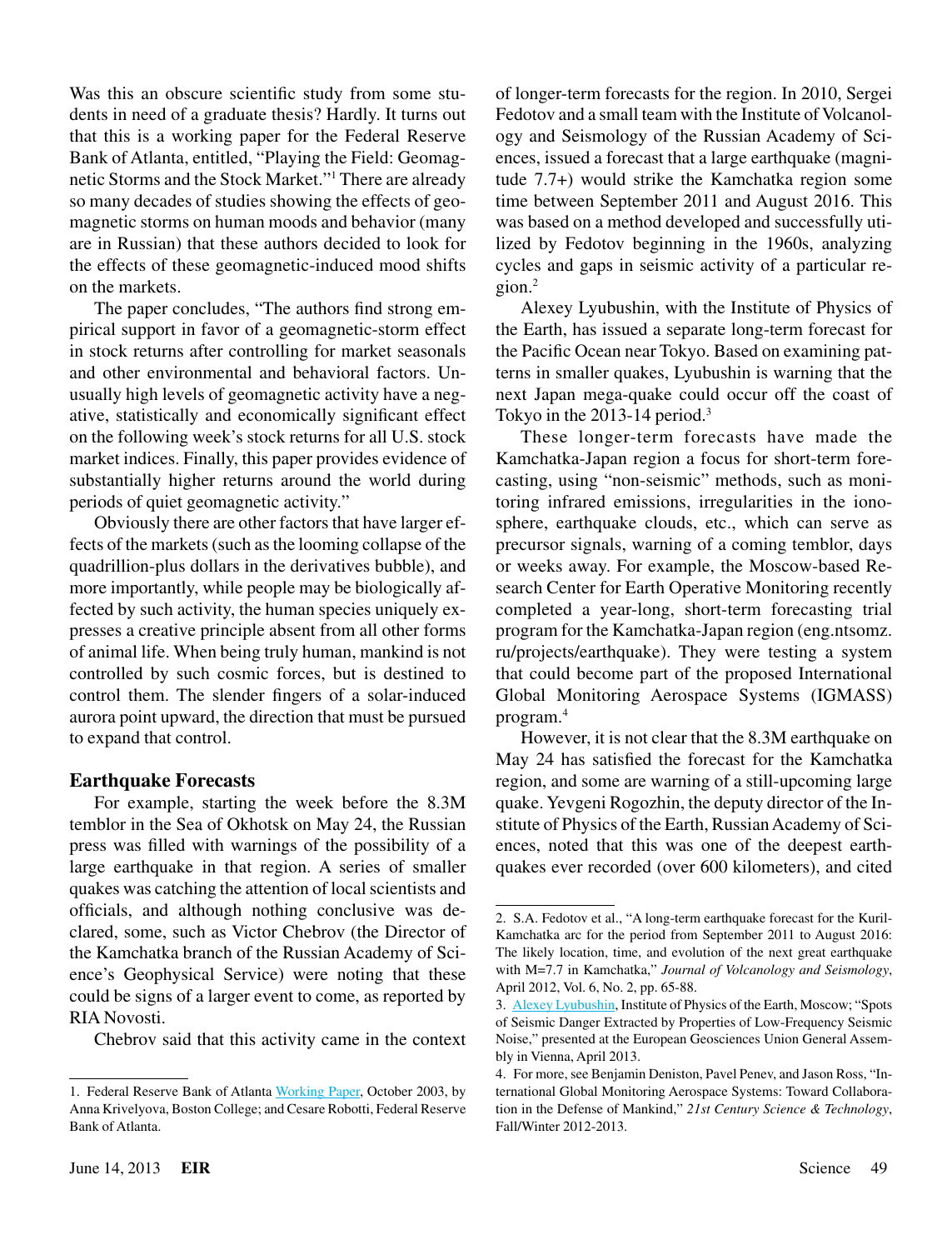#### FIGURE 2



*Top: weekly earthquake totals from early March through the end of May, divided by magnitude range. Bottom: weekly solar flare totals from early March through the end of May. Solar flares are measured by the intensity of the x-ray flux produced, classified on a logarithmic scale as, A, B, C, M, or X-class (going from smaller to larger), so an X-class flare is ten times more energetic than an M-class, and 100 times more than a C-class. Each class divided into 9 levels.*

the work of Kiyoo Mogi (a Japanese authority on earthquake prediction), who has said that very deep quakes can be a sign that shallower quakes are to follow in the same region.

Sergey Pulinets, a Principal Scientific Researcher with Space Research Institute, Russian Academy of Sciences, told Russian Chanel 1 television that the concern for future earthquakes in the Kamchatka region has not been eliminated, and that generally, earthquakes that used to occur once every 100 years, are now occurring every 40 years: "The Earth is evolving ... the processes are ongoing."

# **A Solar** *System*

So the areas around Kamchatka and Japan will continue to be watched, but the action is not limited to this region of the Pacific. During the same week (May 19- 25), there was a spike in the number of earthquakes globally, with 56 being registered with magnitude 5.0 or higher—an increase over the previous weeks (**Figure 2**).

Starting one week prior to the earthquake spike, there was an intense flare-up of solar activity. The Sun released 10 significant sized flares between May 12 and 25, with four of them being the larger X-class flares. These four were the first X-class flares since October 2012, and the X2.8 and X3.2 flares on the 13th and 14th were the largest since March 2012—the third- and fourth-largest of the current solar cycle so far (which started in January 2008). Some of these flares released high-speed clouds of plasma toward the Earth, called coronal mass ejections, which can generate disturbances in the Earth's magnetic field, affecting all kinds of Earth systems, biological and otherwise. Over this period, two geomagnetic storms shook the electromagnetic systems of the Earth, one on May 18, and a second on the 24th, the same day as the large 8.3M temblor cited above.

A direct, one-to-one, relationship between solar activity and earthquake activity is notoriously hard to predict. However, stepping back and viewing the larger picture, the evidence certainly points to a relationship. For example, recent studies have shown that the period of the descending half and minimum of the 11-year solar cycle appears to bring significantly more earthquakes than the ascending half and maximum (**Figure 3**). The discrepancy is greatest for large earthquakes.<sup>5</sup>

### **Toward Controlling the Solar System**

This is a practical matter, as we are currently rounding the peak of the present solar cycle (number 24), and soon entering the descending phase. What will the coming years bring in the way of large earthquakes? This is the time to put serious support into non-seismic

<sup>5.</sup> J. Huzaimy and K. Yumoto, "Possible Correlation between Solar Activity and Global Seismicity," in *Proc. 2011 IEEE Int. Conf. Space Sci. Comm.*, Penang, Malaysia, pp. 138-141.